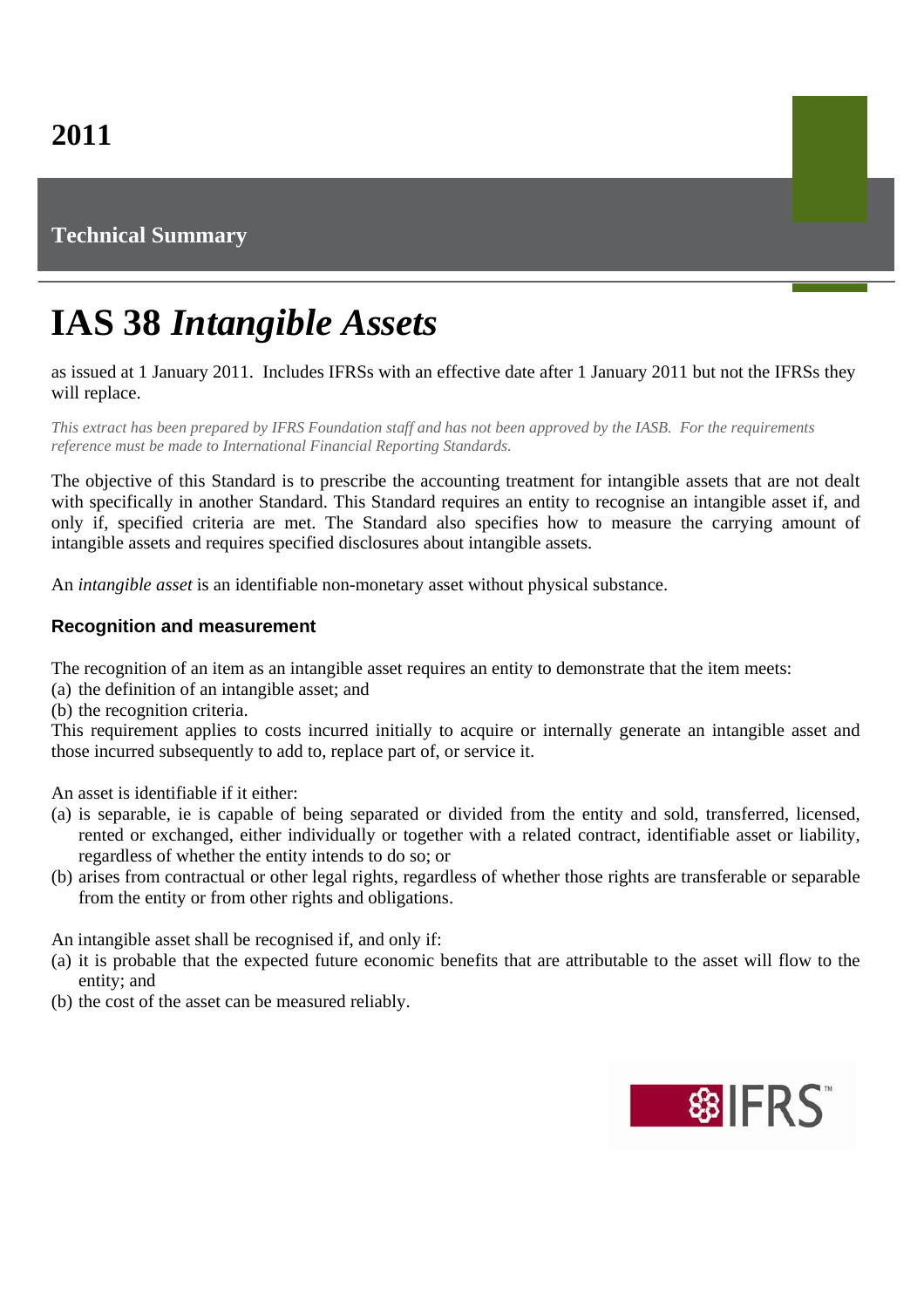The probability recognition criterion is always considered to be satisfied for intangible assets that are acquired separately or in a business combination.

An intangible asset shall be measured initially at cost.

The cost of a separately acquired intangible asset comprises:

- (a) its purchase price, including import duties and non-refundable purchase taxes, after deducting trade discounts and rebates; and
- (b) any directly attributable cost of preparing the asset for its intended use.

In accordance with IFRS 3 *Business Combinations*, if an intangible asset is acquired in a business combination, the cost of that intangible asset is its fair value at the acquisition date. If an asset acquired in a business combination is separable or arises from contractual or other legal rights, sufficient information exists to measure reliably the fair value of the asset.

In accordance with this Standard and IFRS 3 (as revised in 2008), an acquirer recognises at the acquisition date, separately from goodwill, an intangible asset of the acquiree, irrespective of whether the asset had been recognised by the acquiree before the business combination. This means that the acquirer recognises as an asset separately from goodwill an in-process research and development project of the acquiree if the project meets the definition of an intangible asset.

#### **Internally generated intangible assets**

Internally generated goodwill shall not be recognised as an asset.

No intangible asset arising from research (or from the research phase of an internal project) shall be recognised. Expenditure on research (or on the research phase of an internal project) shall be recognised as an expense when it is incurred.

An intangible asset arising from development (or from the development phase of an internal project) shall be recognised if, and only if, an entity can demonstrate all of the following:

- (a) the technical feasibility of completing the intangible asset so that it will be available for use or sale.
- (b) its intention to complete the intangible asset and use or sell it.
- (c) its ability to use or sell the intangible asset.
- (d) how the intangible asset will generate probable future economic benefits. Among other things, the entity can demonstrate the existence of a market for the output of the intangible asset or the intangible asset itself or, if it is to be used internally, the usefulness of the intangible asset.
- (e) the availability of adequate technical, financial and other resources to complete the development and to use or sell the intangible asset.
- (f) its ability to measure reliably the expenditure attributable to the intangible asset during its development.

Internally generated brands, mastheads, publishing titles, customer lists and items similar in substance shall not be recognised as intangible assets.

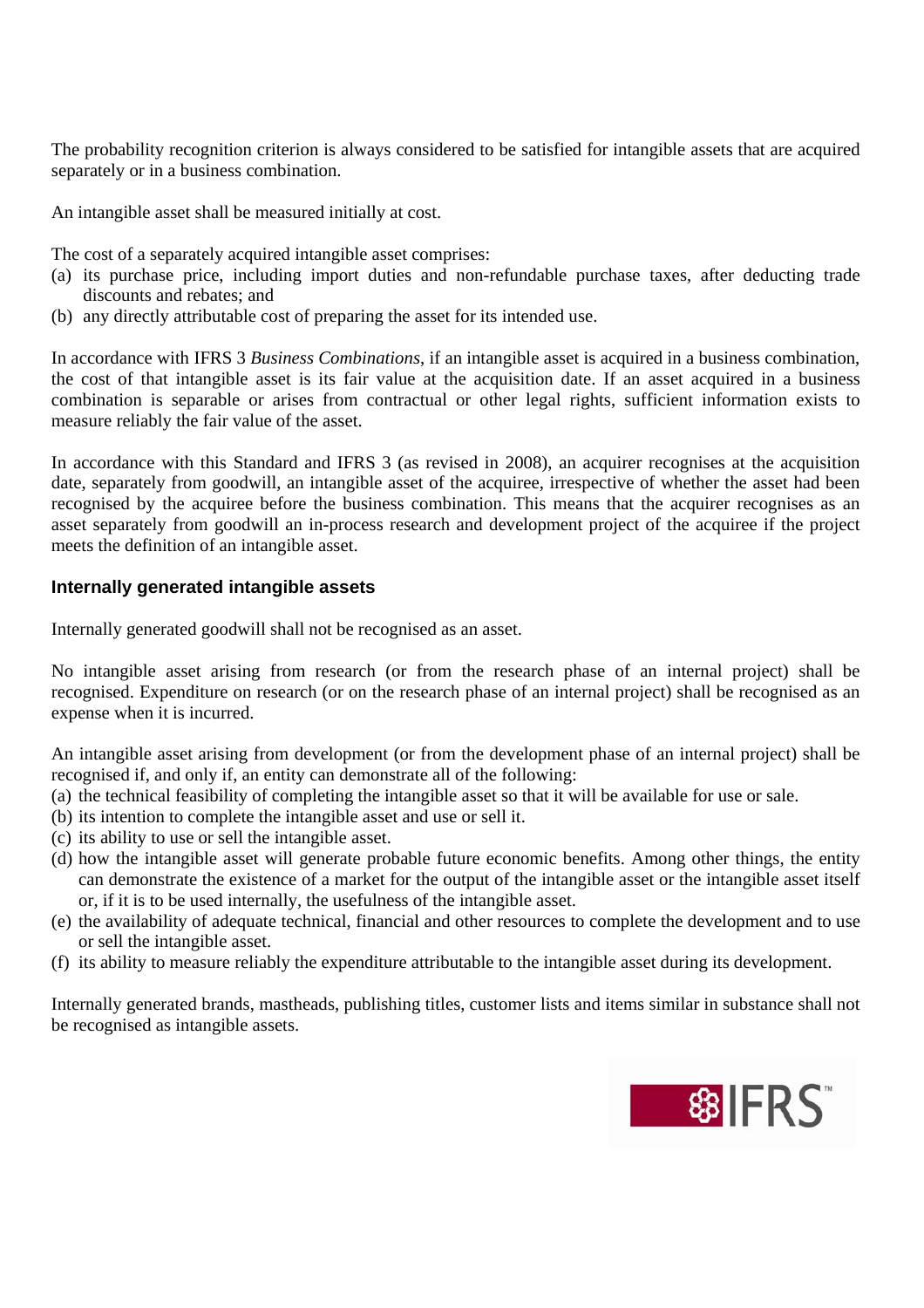The cost of an internally generated intangible asset for the purpose of paragraph 24 is the sum of expenditure incurred from the date when the intangible asset first meets the recognition criteria in paragraphs 21, 22 and 57. Paragraph 71 prohibits reinstatement of expenditure previously recognised as an expense.

Expenditure on an intangible item shall be recognised as an expense when it is incurred unless:

- (a) it forms part of the cost of an intangible asset that meets the recognition criteria; or
- (b) the item is acquired in a business combination and cannot be recognised as an intangible asset. If this is the case, it forms part of the amount recognised as goodwill at the acquisition date (see IFRS 3).

#### **Measurement after recognition**

An entity shall choose either the cost model or the revaluation model as its accounting policy. If an intangible asset is accounted for using the revaluation model, all the other assets in its class shall also be accounted for using the same model, unless there is no active market for those assets.

Cost model: After initial recognition, an intangible asset shall be carried at its cost less any accumulated amortisation and any accumulated impairment losses.

Revaluation model: After initial recognition, an intangible asset shall be carried at a revalued amount, being its fair value at the date of the revaluation less any subsequent accumulated amortisation and any subsequent accumulated impairment losses. For the purpose of revaluations under this Standard, fair value shall be determined by reference to an active market. Revaluations shall be made with such regularity that at the end of the reporting period the carrying amount of the asset does not differ materially from its fair value.

An *active market* is a market in which all the following conditions exist:

- (a) the items traded in the market are homogeneous;
- (b) willing buyers and sellers can normally be found at any time; and
- (c) prices are available to the public.

If an intangible asset's carrying amount is increased as a result of a revaluation, the increase shall be recognised in other comprehensive income and accumulated in equity under the heading of revaluation surplus. However, the increase shall be recognised in profit or loss to the extent that it reverses a revaluation decrease of the same asset previously recognised in profit or loss. If an intangible asset's carrying amount is decreased as a result of a revaluation, the decrease shall be recognised in profit or loss. However, the decrease shall be recognised in other comprehensive income to the extent of any credit balance in the revaluation surplus in respect of that asset.

#### **Useful life**

#### *Useful life* is:

- (a) the period over which an asset is expected to be available for use by an entity; or
- (b) the number of production or similar units expected to be obtained from the asset by an entity.

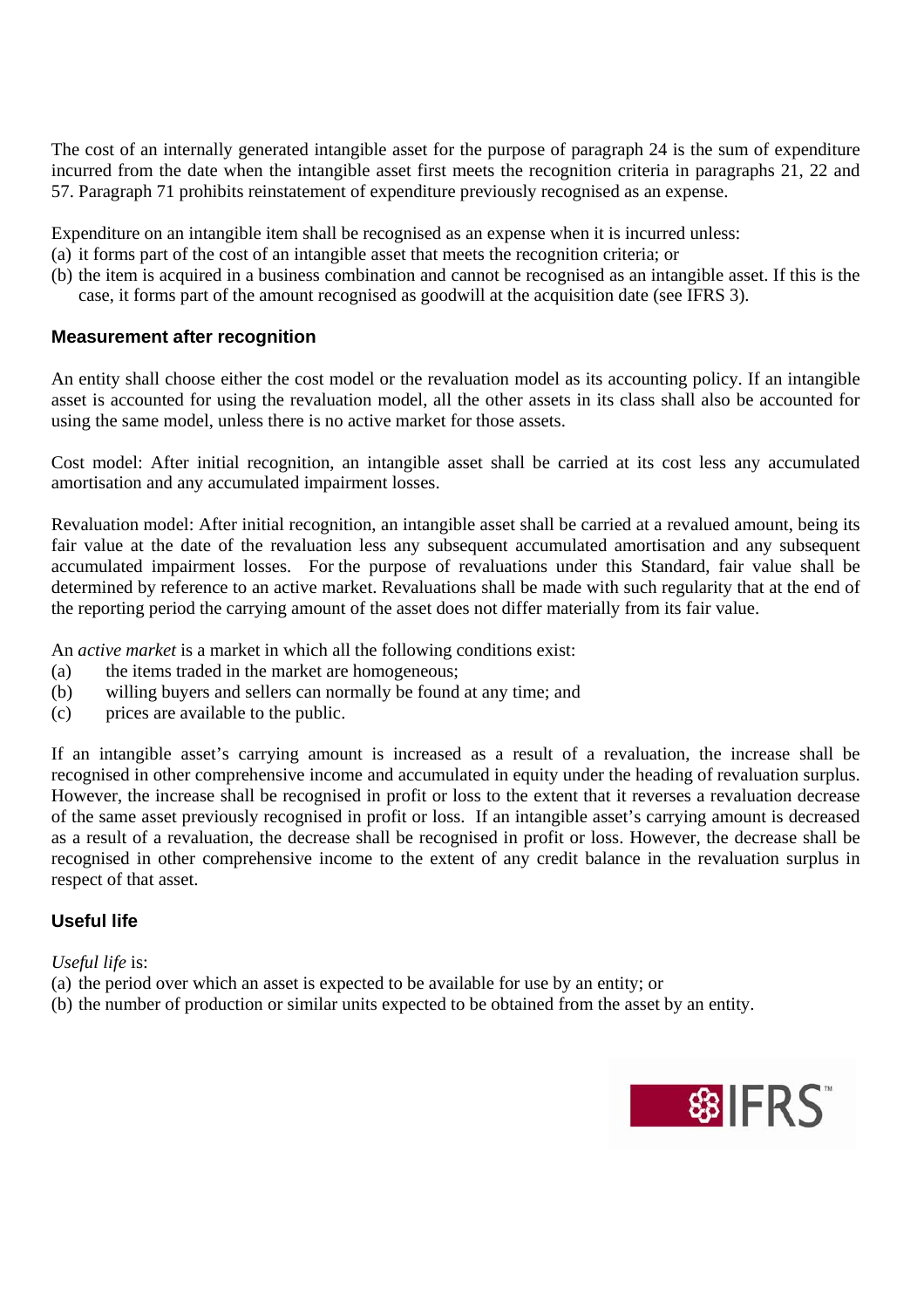An entity shall assess whether the useful life of an intangible asset is finite or indefinite and, if finite, the length of, or number of production or similar units constituting, that useful life. An intangible asset shall be regarded by the entity as having an indefinite useful life when, based on an analysis of all of the relevant factors, there is no foreseeable limit to the period over which the asset is expected to generate net cash inflows for the entity.

The useful life of an intangible asset that arises from contractual or other legal rights shall not exceed the period of the contractual or other legal rights, but may be shorter depending on the period over which the entity expects to use the asset. If the contractual or other legal rights are conveyed for a limited term that can be renewed, the useful life of the intangible asset shall include the renewal period(s) only if there is evidence to support renewal by the entity without significant cost.

To determine whether an intangible asset is impaired, an entity applies IAS 36 *Impairment of Assets*.

# **Intangible assets with finite useful lives**

The depreciable amount of an intangible asset with a finite useful life shall be allocated on a systematic basis over its useful life. *Depreciable amount* is the cost of an asset, or other amount substituted for cost, less its residual value. Amortisation shall begin when the asset is available for use, ie when it is in the location and condition necessary for it to be capable of operating in the manner intended by management. Amortisation shall cease at the earlier of the date that the asset is classified as held for sale (or included in a disposal group that is classified as held for sale) in accordance with IFRS 5 *Non-current Assets Held for Sale and Discontinued Operations* and the date that the asset is derecognised. The amortisation method used shall reflect the pattern in which the asset's future economic benefits are expected to be consumed by the entity. If that pattern cannot be determined reliably, the straight-line method shall be used. The amortisation charge for each period shall be recognised in profit or loss unless this or another Standard permits or requires it to be included in the carrying amount of another asset.

The *residual value* of an intangible asset is the estimated amount that an entity would currently obtain from disposal of the asset, after deducting the estimated costs of disposal, if the asset were already of the age and in the condition expected at the end of its useful life. The residual value of an intangible asset with a finite useful life shall be assumed to be zero unless:

- (a) there is a commitment by a third party to purchase the asset at the end of its useful life; or
- (b) there is an active market for the asset and:
	- (i) residual value can be determined by reference to that market; and
	- (ii) it is probable that such a market will exist at the end of the asset's useful life.

The amortisation period and the amortisation method for an intangible asset with a finite useful life shall be reviewed at least at each financial year-end. If the expected useful life of the asset is different from previous estimates, the amortisation period shall be changed accordingly. If there has been a change in the expected pattern of consumption of the future economic benefits embodied in the asset, the amortisation method shall be changed to reflect the changed pattern. Such changes shall be accounted for as changes in accounting estimates in accordance with IAS 8 *Accounting Policies, Changes in Accounting Estimates and Errors*.